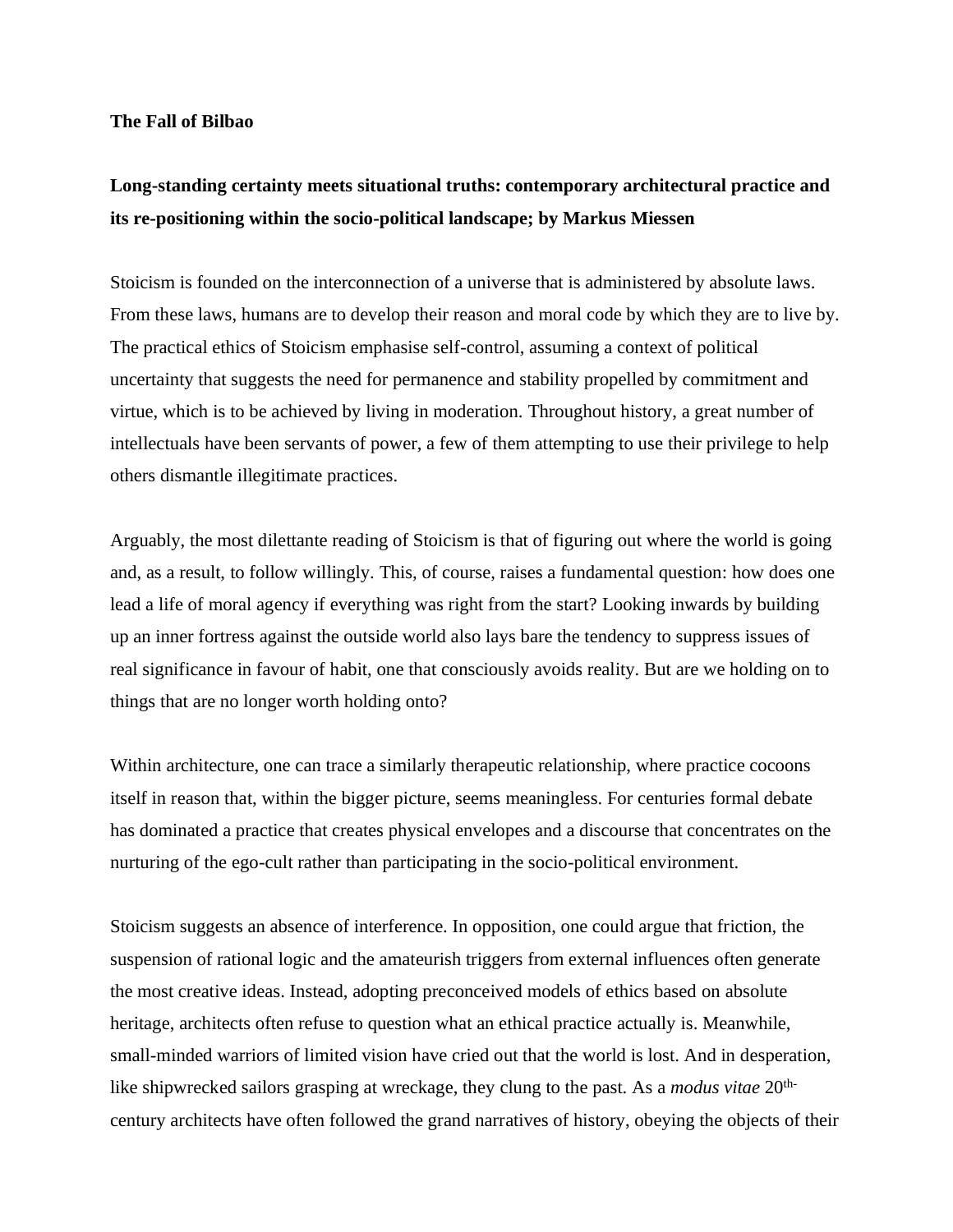predecessors while worshipping the architectural object as a generator for change. Strangely, this happened at a time when it was already evident that the city was being conditioned by forces that supersede the formal and aesthetic prerogatives of the architect.

It is often implied that modern materials and methods are dictating contemporary architecture's expression of form – resulting from the state of mind typical of an epoch – and that architecture exists and takes form only at that very moment when a general evolution of mind is accomplished. But rather than simply articulating a re-reading of material processes, one can trace an emerging practice that illuminates the existence beyond a single truth in a radicality that challenges space rather than controls it: an emerging architectural sub-culture with a spatial understanding that suspends the traditional reading of architecture as simply the spatial manifestation of built matter. It challenges the obeying of conventions and institutions that defy the very creation of architecture and its creators with their illusion of control. In contrast to the self-referential object, which has been churned out for centuries, some recent projects attempt to understand processes of uncertainty, of which the city, as the ultimately unplannable object, consists of. This major change presents us with a reading of the world that is based on reevaluated judgement according to specific situations, a world in need of an optimistic and critical rendering of situational truths as opposed to moral truism.

If one was to engage with Stoicism in the sense of spatial politics, one realises that the Stoic is primarily interested in keeping his or her own house in order. From the urban-stoic reading of Robert Venturi's "Learning from Las Vegas" (MIT Press, 1977), who essentially described a philosophy of the marketplace, to the urban-nostalgic rendering of Colin Rowe, the primary issue of interest seems to be the underlying question of how conversation, both in the literal and metaphoric sense, is being influenced by landscape. If one discusses the implications of Stoic philosophy in spatial terms, one has to make sure not to mistake Stoic strategies in architecture for Stoic architecture. Stoic architecture – as in built form – does not exist; it is rather the framework in which certain practitioners operate that could be labelled 'Stoic'. Moreover, there has at no point in history been a serious spatial attempt in terms of outlining ethical space, because ethical space in its philosophical and ideological narrative has so far functioned as a theoretical construct only. One has to acknowledge that what has recently emerged, as an attempt in socio-political spatial practice, is a technique of understanding spatial situations as local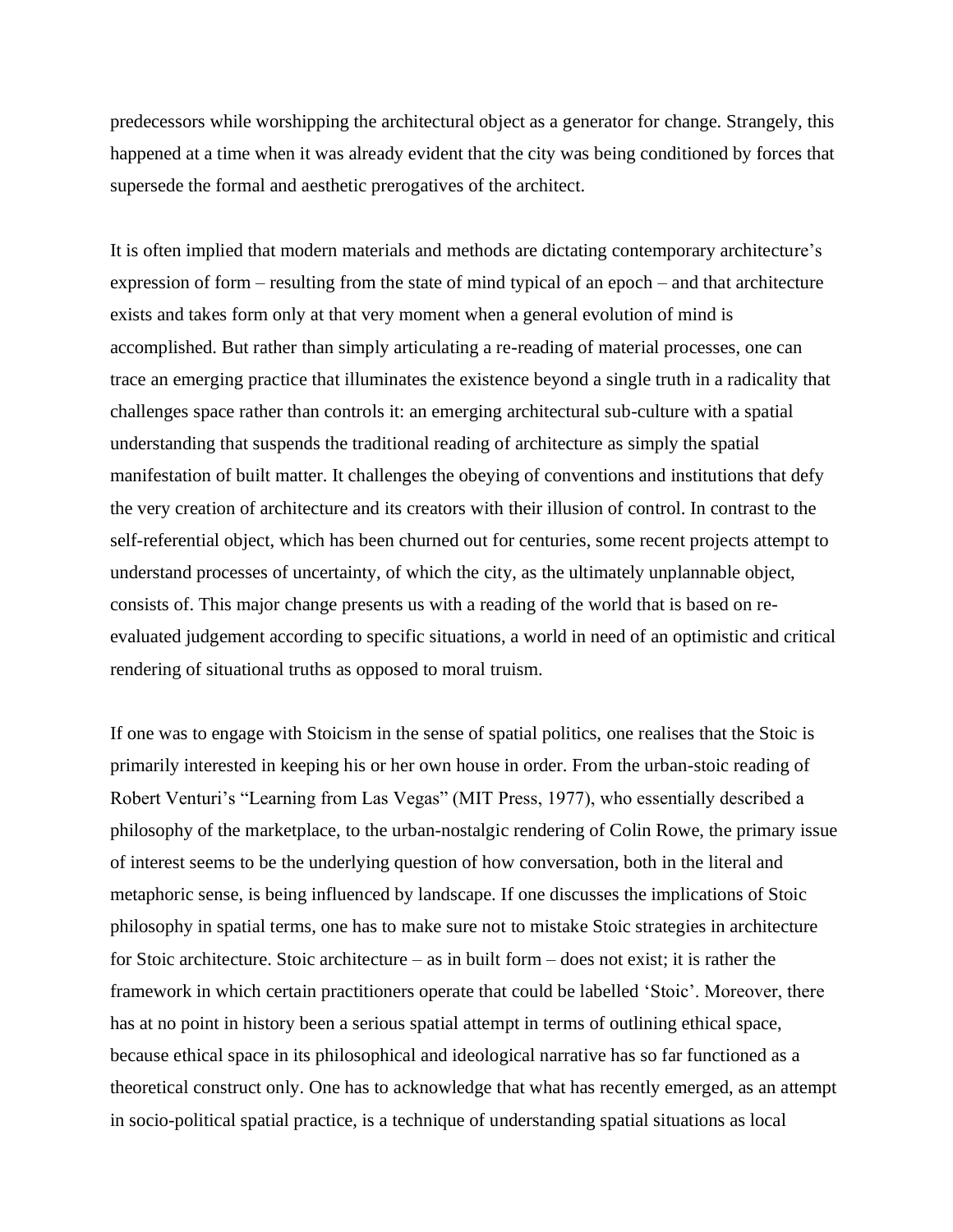microenvironments, which obey specific rules and mechanisms. What seems imperative to appreciate is that the difference between a conventional understanding of architecture – which implies that architecture is a space controlled by the architect – and the emerging practitioner, is the latter's interest in open mechanisms adaptable to change, systems that deal with organisational structure in site-specific ways.

Where the Stoic understands the environment as a world beyond control that can only be dealt with by leading an introverted practice driven by virtue, the contemporary protagonist equally appreciates the world as a place beyond control, but one that refuses the modernist instrument of the grand account. Here, the fundamental difference is that a 'world beyond control' is understood as a quality. Today, these spaces of uncertainty are often understood as places where subtle interaction creates informal, self-organisational forces that generate spatial constructs on a local scale. Instead of creating spaces of controlled physical representation and spectacle, they expose an emerging understanding of architecture based on the absent object. Rather than being interested in the development of empty sites into well-defined developed places – an ambition that implies there is a future final product, a 'perfect city' as a result of visionary planning – focus is set on the notion of the city as an everyday environment that unpredictably responds to differently scaled interventions. It instigates thinking about an alternative urban practice: a realistic understanding of the existing that celebrates change. It is this pro-active philosophy that sets the contemporary apart from the Stoic.

Architecturally speaking, one could say that the difference in practice can be understood through the age-old technique of perspective drawing. Where conventional practice attempted to translate its spatial desire through the means of visual perspective, some contemporary projects can no longer be expressed using the same technique. A perspective is supposed to be an objective representation of space, allowing the outsider to understand how a specific space is outlined and supposedly functions. However, a lot of recent projects resist the notion of being transformable into representational perspective, because their nature is paramount to the visually representable object. Whereas the majority of traditional architectural projects is engaged with the experience from the outside, those politically charged protagonists are concerned with the experience from the inside, that is not to say spatial interior, but the inside of an applied system. The experiential difference also points at the dissimilarity in the approach of formal reference: where the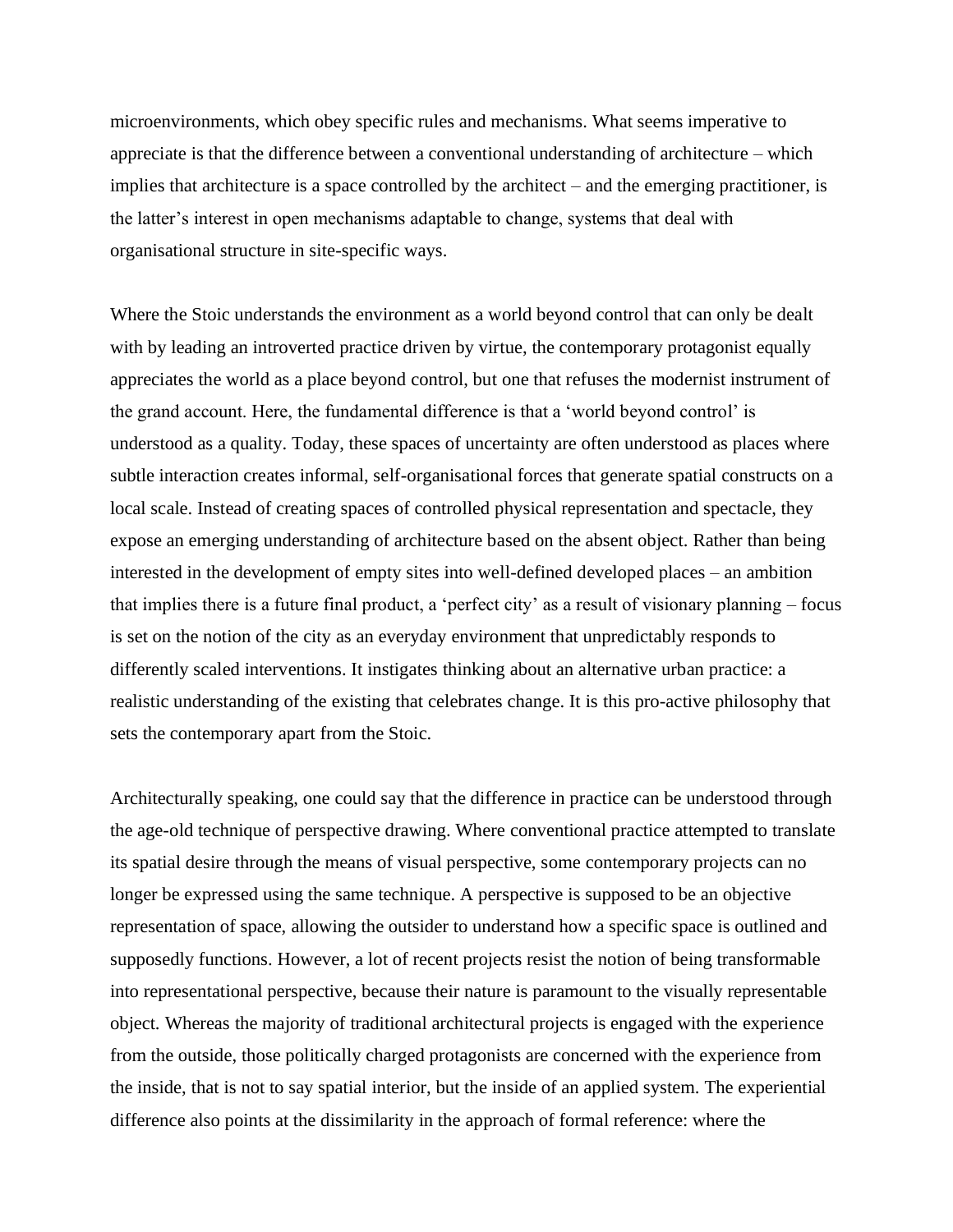traditional architect is interested in sustaining a culture – an egomania regarding the creation of a signature style – the emerging practitioner refuses this self-referential typology as one detached from place, culture and geopolitics. Opposing an approach of technological development and an image of universality advocated by the modern movement, such a practitioner resists the pure colonisation of territory and propels a holistic reading of the social, political and spatial environment upon which differently scaled mechanisms of change are being applied.

Based on theories of economic exchange, today's spatial practice utilises experiment linked to conditions of urbanity and applies (non-)physical components in order to alter specific settings. It presents both the developed notion of experimental techniques and the application of analytical thought, which transform everyday ephemera and physical conditions. Taking such understanding into consideration, one also has to rethink the way that a certain discourse is being led in the academies. If we were, for a moment, to pretend that a purely formal discourse was non-existent, even most of the apparently phenomenologically, sociologically or politically motivated academic studios are still trading on the past: their internalised discourse is rarely more than incestuous formal polemics.

The image of the architect has often been related to the male heroic protagonist who introduces to the outside an established lifestyle. It is precisely here that one can locate the turning point in practice: the neglect of egocentric narrative and self-referential ambition in favour of catering for a particular, site-specific public. Such altruistic appreciation of what architecture can possibly be opposes individualism and raises the fundamental question of whether or not architecture should be taken forward as an art practiced by and for the sake of a broader cultural landscape or a commercial enterprise geared to the needs of the market. The highly romanticised ideal of the architect – 'general progress in architecture according to a personal conception, usually of style, embodied in buildings and developed from architect to architect over the course of history' (Andrew Saint, The Image of the Architect, Yale University Press, 1983), which essentially derived from Aristotelian idealism – is no longer valid. Today, one has to appreciate the difference between the 'architecture of image' and what one might call 'post-Bilbao' practice. The starting point for this shift could arguably be identified as the moment when Frank Gehry's Guggenheim Museum in Bilbao opened in 1997. As the tail end of  $20<sup>th</sup>$ -century architectural superstars, Gehry became the epitome of a generation that set out to be part of an avant-garde and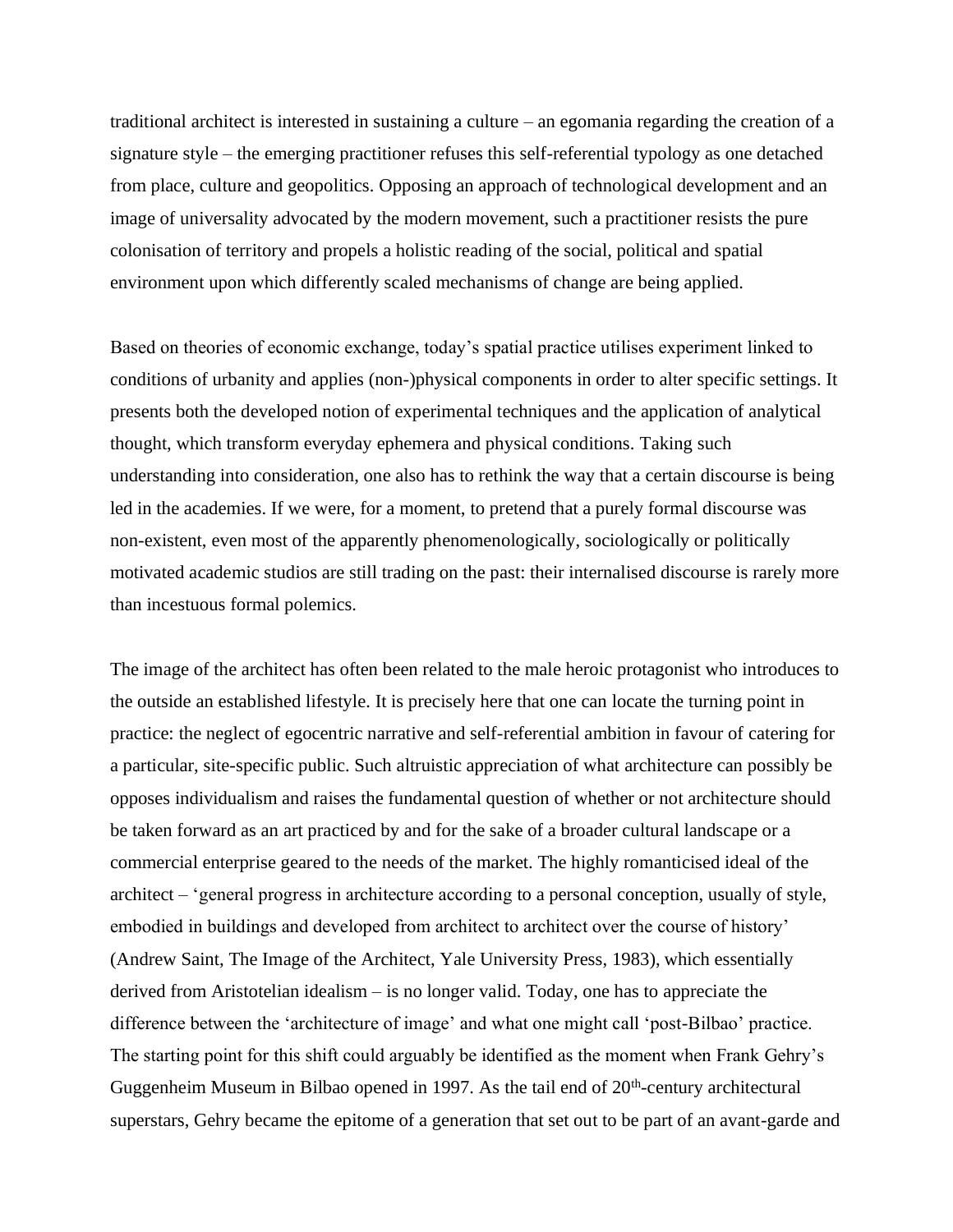ended up as a highbrow, copy–paste establishment. One could argue that the moment when Bilbao was born, an emerging generation of architects started to critically engage with the lack of 20<sup>th</sup>-century Western Modernism and what the course of Modernism and Postmodernism had avoided dealing with: the manipulation of archetypical situations. In contrast to the process of pure image production, these new practitioners no longer operate on the -ism level. Although it is true that such anti-image is yet another ideological position that creates an image, the difference here is the way in which the protagonists act, network and shift interests: suddenly, peripheral areas have become the focal point. Unburdened by the weight of the  $20<sup>th</sup>$  century, they have rediscovered a localism based on the belief that certain problems need tailor-made solutions rather than philosophically outsourced meta-agendas. This specific kind of problem solving has abandoned an understanding of architecture for the sake of the stylised object propelled by virtuous vision. Today, if one is working on a project dealing with the West Bank, the project is most likely to take into consideration an open-source involvement with its cultural and geopolitical heritage. In contrast to the late  $20<sup>th</sup>$ -century project of 'the diagram' – which was purely modern in the sense that it attempted to deliver a personal, scientific solution to a problem that was being put forward by cancelling out everything else – 'post-Bilbao' has started to generate a discourse that acknowledges the political implications of space as something which urgently needs to be dealt with. As so many other theories and practices in history, the diagram was a stoic cocoon. Rather than a simple fashion, it dwelt on the image of the architect as the master of virtue, the master who cannot fail. As a container of the heroic tradition supported by self-image, the diagram – in its purely modern sense that it was playing with the age-old, prevailing image of the architect as impeccable master – was an intellectual claim only. But today, we work under a different ideological system, a scenario that is contingent, informal, ephemeral and resists the notion of pure object-lust. There is no longer any sympathy with the stoic, self-referential and masturbatory notion of the diagram when, post Internet and 9/11, everyone realises that the rest of the world is burning.

Since we are arguably at a turning point in the history of spatial practice  $-$  the junction where egotistic ambition is being separated from ambitious vision – we should actively engage with the current optimism regarding society as both a human and spatial construct. It is not the glorious virtue of the dead, but the eradication of the desire to be remembered that ambitiously prepares ground for change. Rather than mourning the passing of the old codes, it is time to venture out